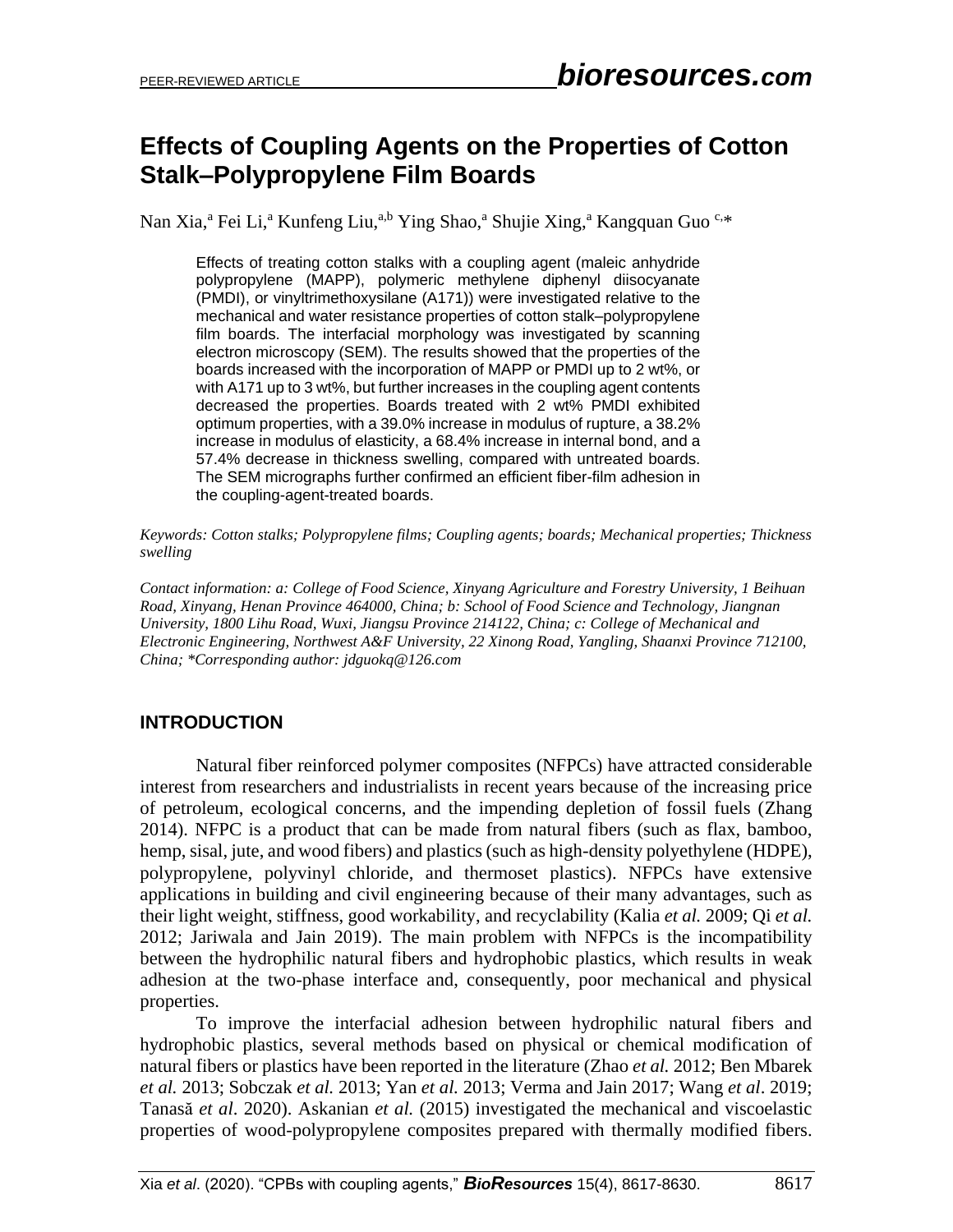Their results showed that treatment by rectification at 280 °C increased the hydrophobicity of the wood fibers, leading to better dispersion and greater tensile modulus. Aydemir *et al.* (2015) studied the influence of heat-treated and untreated wood fillers on the mechanical and rheological properties of wood-nylon 6 composites and found that heat-treated composites had greater tensile strength, greater storage modulus, steady shear viscosity, and lower loss factor. Ou *et al.* (2014) examined effects of poplar wood fiber modified with glutaraldehyde and 1,3-dimethylol-4,5-dihydroxyethyleneurea on the rheological properties of wood flour/HDPE composites. Their results indicated that chemical modification of wood flour is a promising approach to improve the processability of highly filled wood-thermoplastic composites *via* extrusion/injection molding processing.

Researchers have found that adding a coupling agent, such as maleic anhydride grafted polypropylene (MAPP), silane, titanate, aluminate, isocyanate, or phthalic anhydride, is one way to greatly improve the mechanical properties of NFPCs by improving interfacial compatibility (Xie *et al.* 2010a; Kumar *et al.* 2011; Abdul Khalil *et al.* 2013; Sobczak *et al.* 2013; Poletto and Zattera 2017; Jin *et al*. 2019; Pisanu *et al*. 2019). Among those, MAPP is one of the most widely used, as it is an effective coupling agent for improving interfacial adhesion. Homkhiew *et al.* (2015) investigated the effects of composition on the mechanical and physical properties of polypropylene/rubber wood flour composites and found that adding 4% MAPP can yield good mechanical properties. Naghmouchi *et al.* (2015) studied the effects of fiber loading and MAPP on the physical properties of wood flour/polypropylene composites. The results showed that composites containing MAPP exhibited the best mechanical properties and decreased the negative effects of water absorption. It was indicated that MAPP, which contains both polar and nonpolar groups, might produce a molecular bridge between natural fibers and plastics by forming physical and/or chemical bonds and benefit the dispersion of plastics into natural fibers, which ultimately results in decreased interfacial tension between the natural fibers and the plastics.

Yu *et al.* (2013) and Xue *et al.* (2013) investigated the effects of polymeric methylene diphenyl diisocyanate (PMDI) content and silvergrass fiber content on the physical, mechanical, and thermal properties of silvergrass-reinforced HDPE composites. They found that composites with PMDI treatment had better mechanical properties, lower water absorption, and better thermal stability. Fang *et al.* (2014) used poplar veneer that had been treated with vinyltrimethoxysilane (A171) to fabricate wood-HDPE plywood and found that treated plywood had a greater storage modulus and lower tan  $\delta$  peak values.

The objective of this study was to investigate the suitability of MAPP, PMDI, and A171 as coupling agents for the fabrication of cotton stalk–polypropylene film boards (CPBs). A systematic investigation on the effects of coupling agent content was undertaken to obtain optimal mechanical properties and thickness swelling.

## **EXPERIMENTAL**

#### **Materials**

Cotton stalks were obtained from farmlands in Shaanxi province, China. The cotton stalks were from upland cotton (*Gossypium hirsutum*). Table 1 shows the main chemical components of the cotton stalks. The lateral branches and roots of the cotton stalks were manually removed. The cotton stalks were cut to a length of 40 cm using a table saw, impregnated in boiling water for 3 h, peeled in a self-made peeling machine, and then oven-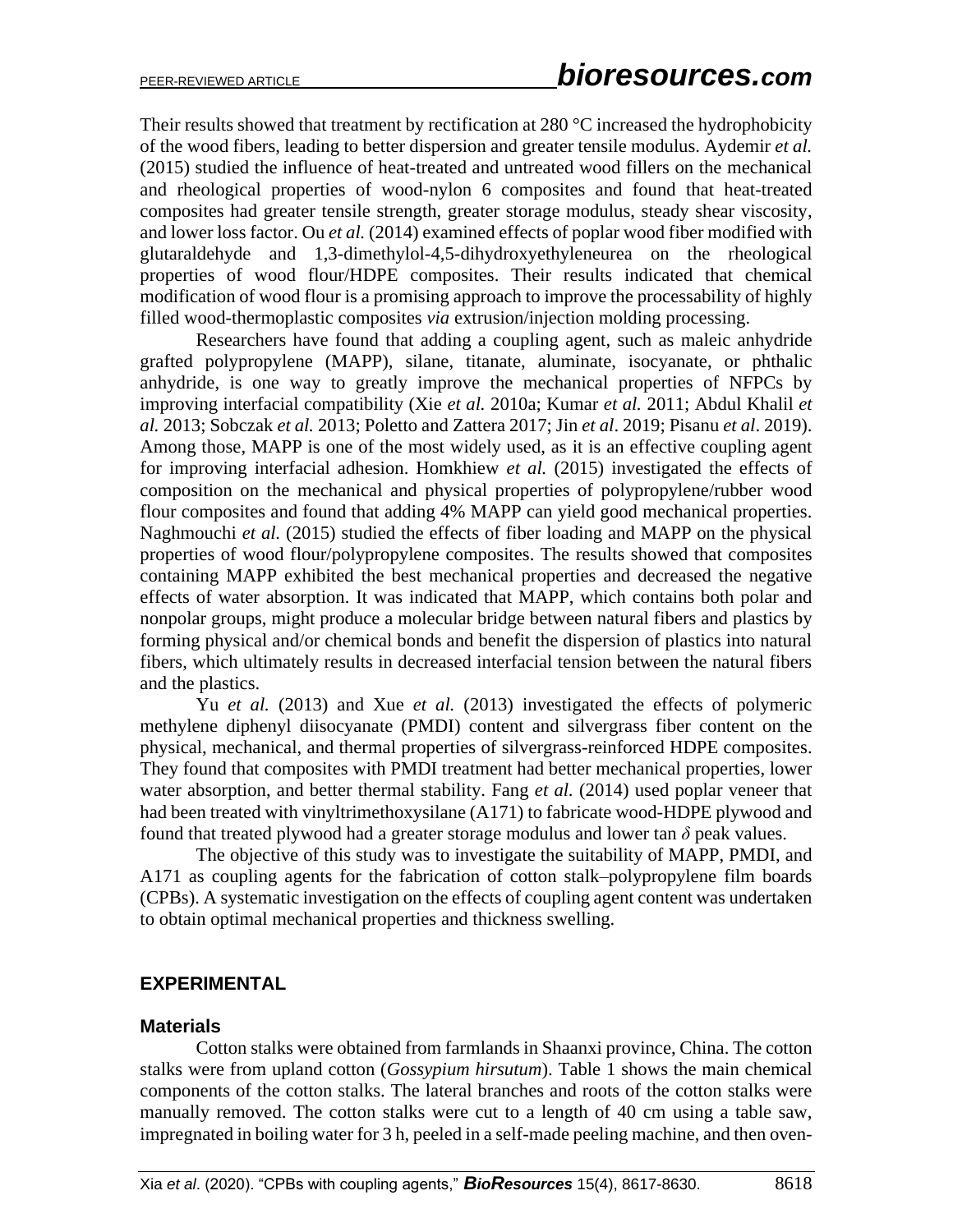dried at  $103(\pm 2)$  °C to a moisture content of less than 3%. The average length to diameter ratio of cotton stalk bundles was 80, with a density of  $0.332$  g/cm<sup>3</sup>. Isotactic polypropylene (PP) films were purchased from Dongguan Plastic Raw Material Company, Ltd. (Dongguan, China), with a density of 0.91  $g/cm<sup>3</sup>$  and a melt flow index of 30  $g/10$  min at 230 °C. Maleic anhydride grafted polypropylene (MAPP) was supplied by Petro China Company, Ltd. (Beijing, China), with a maleic anhydride grafting ratio of 0.8% to 1.0% and a melt flow index of 50 g  $/$  10 min to 80 g $/10$  min at 190 °C. Polymeric methylene diphenyl diisocyanate (PMDI) resin was obtained from Novofibre Panel Company (Yangling, China) with an –NCO content of 31.7% and a solid content of 100%. Vinyltrimethoxysilane (A171) was purchased from Xi'an Guihai Company (Xi'an, China) with a solid content of 98%.

| <b>Chemical Components</b> | Cellulose<br>$(\%)$ | Hemicellulose<br>(% ) | Lignin<br>$(\% )$ | Ash<br>$\frac{1}{2}$ | <b>Hot Water</b><br>Extractives<br>(%) |
|----------------------------|---------------------|-----------------------|-------------------|----------------------|----------------------------------------|
| <b>Bark</b>                | 41.20               | 17.04                 | 19.28             | 5.68                 | 12.12                                  |
| Pith                       | 35.02               | 20.15                 | 17.46             | 3.15                 | 6.31                                   |
| Whole cotton stalk         | 43.18               | 19.01                 | 21.05             | 3.09                 | 7.64                                   |

**Table 1.** Main Chemical Components of Cotton Stalks (Qi *et al.* 2012)

### **Methods**

*MAPP modification*

MAPP flour was homogenously sprayed onto cotton stalks at contents of 0 wt%, 1 wt%, 2 wt%, 3 wt%, and 4 wt%, respectively (based on the CPBs' weight).

#### *PMDI modification*

PMDI resin was homogenously sprayed onto cotton stalks at contents of 0 wt%, 1 wt%, 2 wt%, 3 wt%, and 4 wt%, respectively (based on the CPBs' weight).

## *A171 modification*

Cotton stalks were first soaked in A171 solution at room temperature for 2 h, and then taken out with distilled water filtration. The concentration of A171 solution was 0 wt%, 1 wt%, 2 wt%, 3 wt%, and 4 wt%, respectively (based on the CPBs' weight). The treated cotton stalks were oven-dried to a constant weight at 103  $(\pm 2)$  °C. The modified cotton stalks were then cooled to room temperature and kept in bags for end-use.

## *Sample preparation*

A series of CPBs containing 10 wt% of PP films with MAPP-, PMDI-, or A171 treated cotton stalks were prepared. Table 2 presents the factors and levels of the experiments with three replicates for each level. The processing method for the fabrication of CPBs is shown in Fig. 1. The cotton stalk bundles were first oven-dried and modified by coupling agents and were then divided into two equal portions. Each portion was formed into a single unidirectional layer and pre-pressed at room temperature. Then, the prepressed layers and PP films were stacked to form a mat on a stainless steel caul with a wooden mold frame. The PP films were placed between the pre-pressed layers and on the outside surfaces of the mat. The number of PP films introduced at each layer was adjusted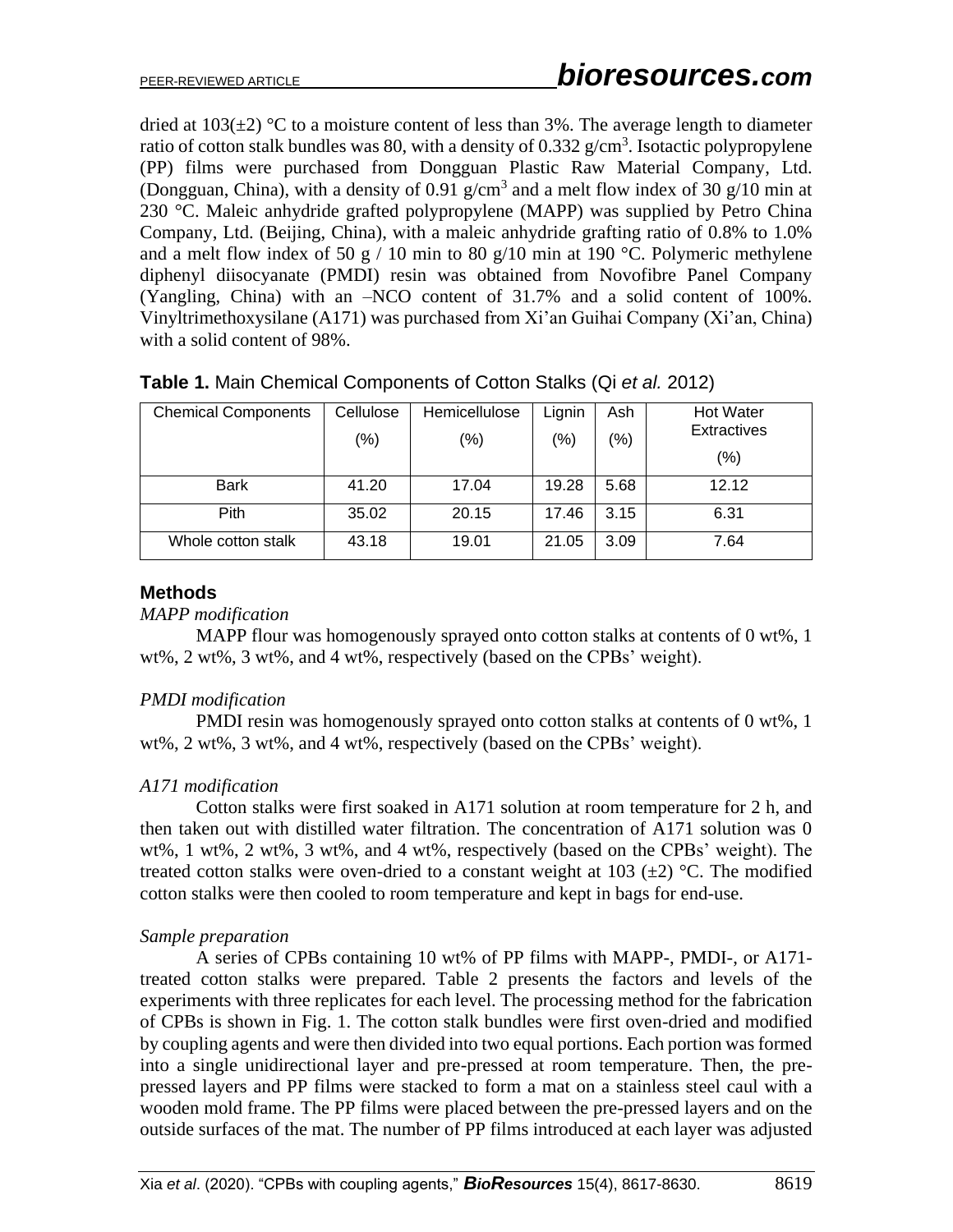according to the targeted PP content in that panel. Another caul was placed on top of the mat after forming, and two mold-releasing papers were used to prevent adhesion between the mat and the caul. The formed mat was then hot-pressed at a pressure of 5 MPa. The thickness of the panel was controlled to 10 mm by two thickness gauges. The whole process was program-controlled. Finally, the heater was turned off, and the panel was cooled to room temperature before it was removed. The pressed panel was then trimmed to a final size of 300 mm  $\times$  300 mm  $\times$  10 mm, with a density of 0.7 g/cm<sup>3</sup>.

| Sample Code                                                                          | <b>Coupling Agent Content</b><br>(wt%) | <b>PP Content</b><br>(wt%) | <b>Cotton Stalk Content</b><br>(wt%) |  |  |  |  |
|--------------------------------------------------------------------------------------|----------------------------------------|----------------------------|--------------------------------------|--|--|--|--|
| M0, P0, A0                                                                           | 0                                      | 10                         | 90                                   |  |  |  |  |
| M <sub>1</sub>                                                                       |                                        | 10                         | 89                                   |  |  |  |  |
| M <sub>2</sub>                                                                       | 2                                      | 10                         | 88                                   |  |  |  |  |
| M <sub>3</sub>                                                                       | 3                                      | 10                         | 87                                   |  |  |  |  |
| M4                                                                                   | 4                                      | 10                         | 86                                   |  |  |  |  |
| P <sub>1</sub>                                                                       |                                        | 10                         | 89                                   |  |  |  |  |
| P <sub>2</sub>                                                                       | 2                                      | 10                         | 88                                   |  |  |  |  |
| P <sub>3</sub>                                                                       | 3                                      | 10                         | 87                                   |  |  |  |  |
| P <sub>4</sub>                                                                       | 4                                      | 10                         | 86                                   |  |  |  |  |
| A <sub>1</sub>                                                                       |                                        | 10                         | 89                                   |  |  |  |  |
| A2                                                                                   | 2                                      | 10                         | 88                                   |  |  |  |  |
| A <sub>3</sub>                                                                       | 3                                      | 10                         | 87                                   |  |  |  |  |
| A4                                                                                   | 4                                      | 10                         | 86                                   |  |  |  |  |
| Notes: M means modified by MAPP, P means modified by PMDI, A means modified by A171. |                                        |                            |                                      |  |  |  |  |

# **Table 2.** Experimental Design and Formulation



#### **Fig. 1.** Fabrication processes of cotton stalk-polypropylene film boards

#### *Composite characterization*

Prior to testing, samples were conditioned in a climate-controlled room at 20 °C and 65% relative humidity for a week. The specimen dimensions for the modulus of rupture (MOR), the modulus of elasticity (MOE), the internal bond (IB), and thickness swelling test were 250 mm  $\times$  50 mm and 50 mm  $\times$  50 mm, respectively (Fig. 2).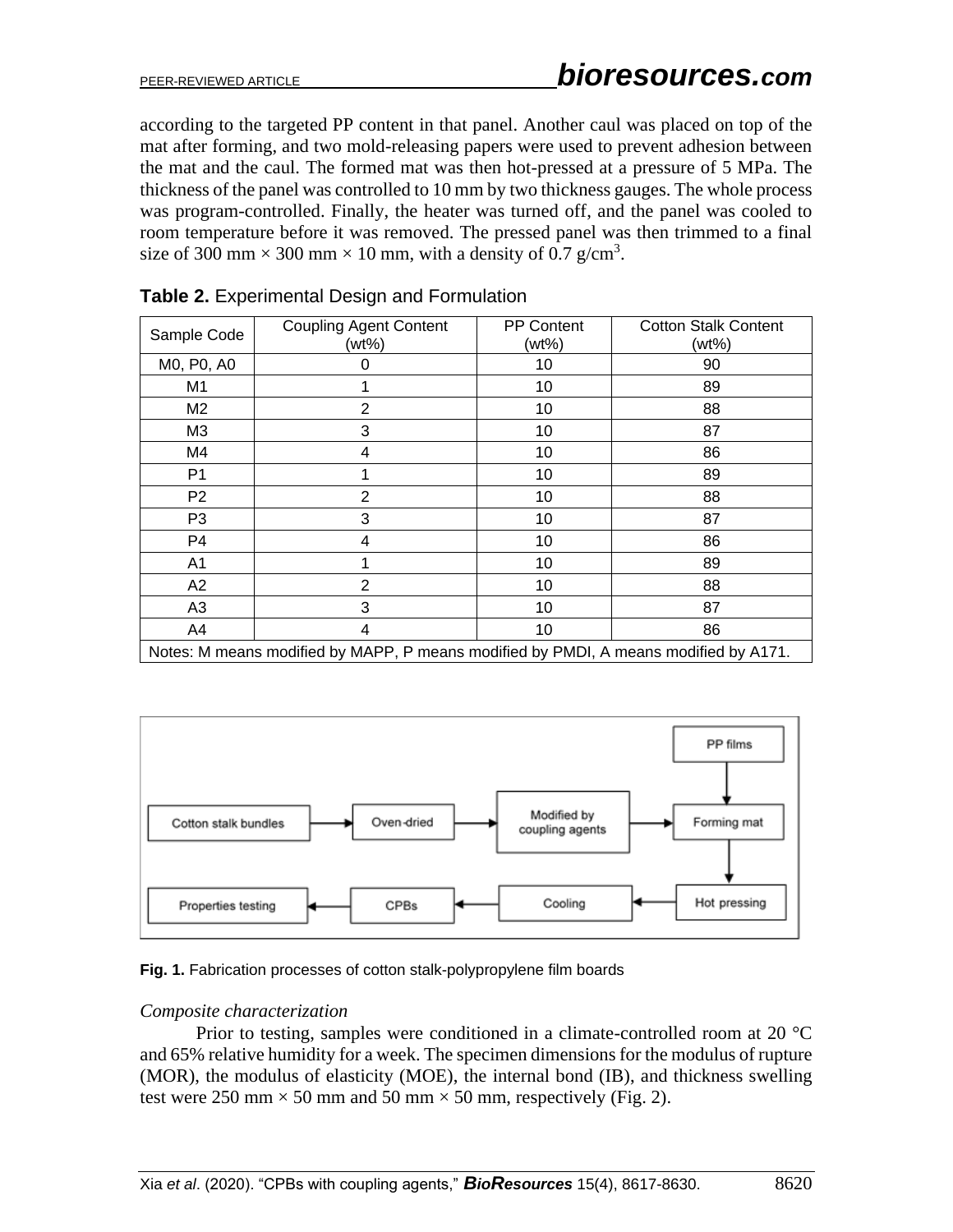

**Fig. 2.** Distribution of testing specimens (the arrow is parallel to the direction of the cotton stalk bundles)

The three-point static bending MOE and MOR, as well as IB and thickness swelling, were evaluated according to GB/T 17657 (2013), and mechanical properties were tested with a SANS testing machine (CMT5504, Shenzhen SANS Material Testing CO., LTD., Shenzhen, China). The speed of the static bending test was 5 mm/min, while IB testing was at 3 mm/min. The thickness swelling test was performed with a continuous submersion time of 24 h in distilled water. Properties were evaluated parallel to the length direction of the samples due to the limited panel size. The data were analyzed using SPSS (Version 20, IBM, Armonk, NY, USA).

The microstructures of the CPBs were examined with a scanning electron microscope (JSM-6360LV, JEOL, Tokyo, Japan). The fractured surfaces of the specimens were dried in a vacuum for 0.5 h and then gold-sputtered (JFC-1600, JEOL, Tokyo, Japan) before testing.

#### *Statistical Analysis*

Data for each test were statistically analyzed with SPSS 20.0 software (IBM, Armonk, NY, USA). All data were expressed as the mean value  $\pm$  the standard deviation. Figures were drawn with Origin Pro 9.1 software (Origin Lab, Northampton, MA, USA).

#### **RESULTS AND DISCUSSION**

#### **Effects of Coupling Agents on the Mechanical Properties of CPBs**

Figure 3 illustrates the mechanical properties of the CPBs reinforced with coupling agent-treated cotton stalks. The incorporation of coupling agents and cotton stalks increased the mechanical properties of the boards. There was a gradual increase in the MOR, MOE, and IB of the CPBs as the PMDI or MAPP content varied from 0 wt% to 2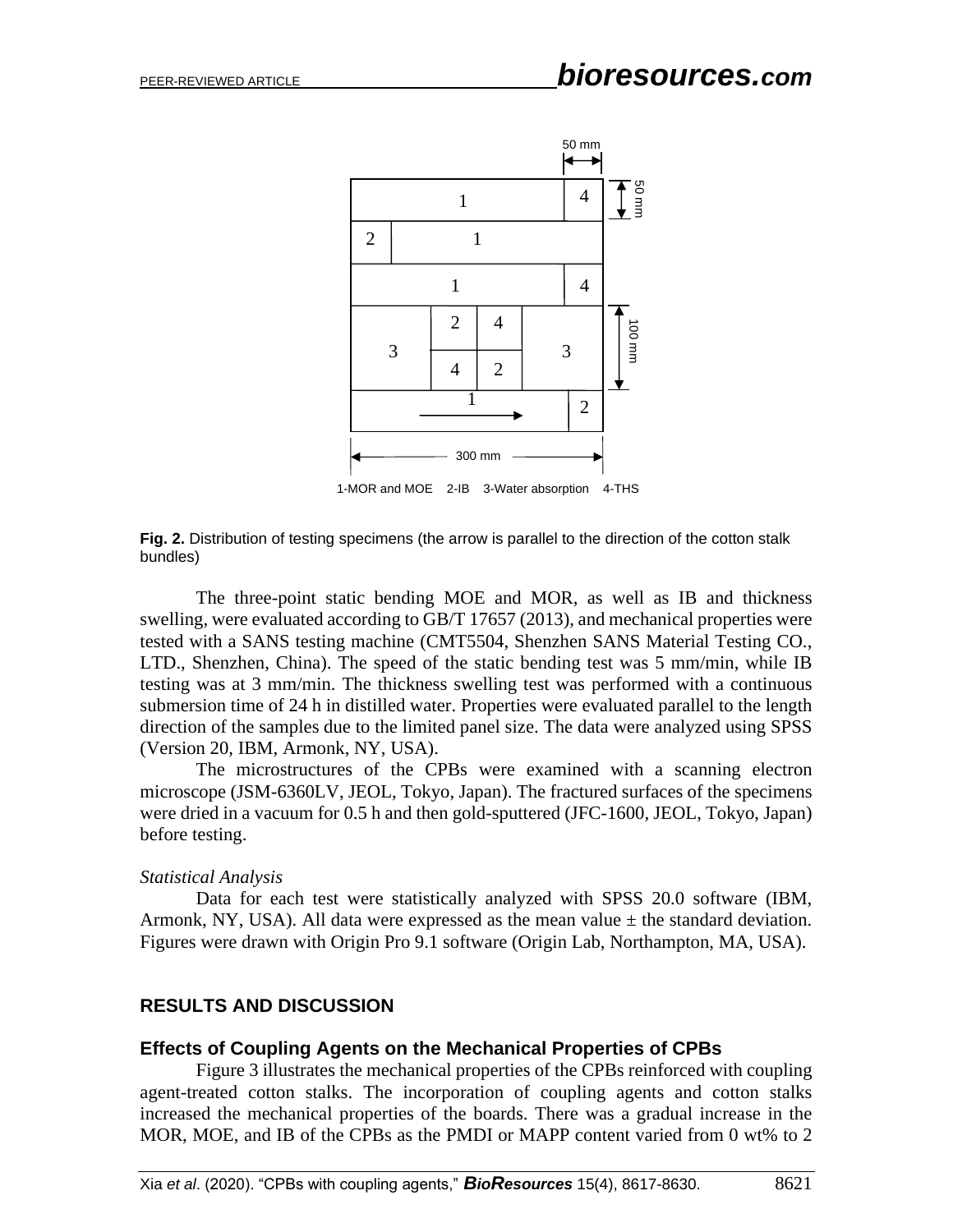wt%. Compared with the untreated CPBs, the MOR, MOE, and IB of 2 wt% PMDI-treated boards increased by 39.0%, 38.2%, and 68.4%, respectively. This improvement may be attributed to the increased wetting of the PP films within the cotton stalks, which leads to an efficient stress transfer from the PP films to the fibers. It has been hypothesized that isocyanate groups can build covalent bonds with the surface hydroxyl groups of fibers (Karmarkar *et al.* 2007; Huang *et al.* 2018). Therefore, the hydrophobic films and hydrophilic fibers became more compatible because the –NCO functional group of PMDI can build covalent bonds with the hydroxyl groups of fibers, which can decrease the hydrophilicity of the cotton stalk fibers (Xue *et al.* 2015). However, when adding even more PMDI to the boards, all the mechanical properties were decreased. It may be that the excess dosage of PMDI could lead to agglomeration and restrict the mobility of the PP chains, thereby producing a relatively weak interface and leading to easier composite failure.

There was a relative increase in the mechanical properties of the CPBs when increasing in MAPP content from 0 wt% to 2 wt%. Compared with the untreated boards, there was a 22.9% increase in MOR, a 17.0% increase in MOE, and a 52.6% increase in IB for the 2 wt% MAPP-treated CPBs. This increase in mechanical properties may be due to coupling reactions between the hydroxyl groups of cotton stalk fibers and the anhydride groups of MAPP, thereby forming ester linkages. The PP part of MAPP became compatible with the PP films, which further contributed to an efficient stress transfer from the PP films to the fibers. When MAPP is added, surface crystallization dominates over bulk crystallization and a transcrystalline layer is formed around the cotton stalk fibers (Ashori and Nourbakhsh 2009; Ma *et al*. 2017; Daghigh *et al*. 2018). Crystallites have much greater moduli compared with the amorphous regions and can increase the modulus of CPBs. However, with an increase in MAPP content from 2 wt% to 4 wt%, there was a decrease in the mechanical properties of the boards. This result may be attributed to the migration of excess MAPP around the fibers, causing their entanglement among themselves rather than with the PP films, which results in slippage (Mohanty *et al*. 2004). Therefore, excessive MAPP was not beneficial for improving the internal compatibility of the CPBs. Wang *et al.* (2012) and Zhu *et al.* (2014) also found that excessive MAPP resulted in weaker hindrance to the reorientation of the hydroxymethyl groups  $(-CH<sub>2</sub>OH)$  by conglomerating together, leading to weaker bonding between MAPP and PP, or among MAPP molecules themselves.

The A171 treatment significantly influenced the mechanical properties of the CPBs when the concentration of silane solution increased from 0 wt% to 3 wt%. The MOR, MOE, and IB of the CPBs increased by 31.0%, 21.9%, and 44.7%, respectively. These results corresponded to A171 modification improving the interaction and adhesion between cotton stalk fibers and PP films. The functional group –OCH<sup>3</sup> in A171 was hydrolyzed in the presence of water and acid, yielding active silanol groups, which have a high affinity for cotton stalk fibers. These silanol groups are adsorbed onto the fiber surface by the formation of hydrogen bonds (-Si---O---Si-), which then become converted into covalent bonds (–Si–O–C–) (Geng and Laborie 2010; Fang *et al.* 2014; Asim *et al*. 2016; Dayo *et al*. 2018). The mechanical properties of 2 wt% PMDI-treated CPBs were better than those of 2 wt% MAPP-treated CPBs and 3 wt% A171-treated CPBs.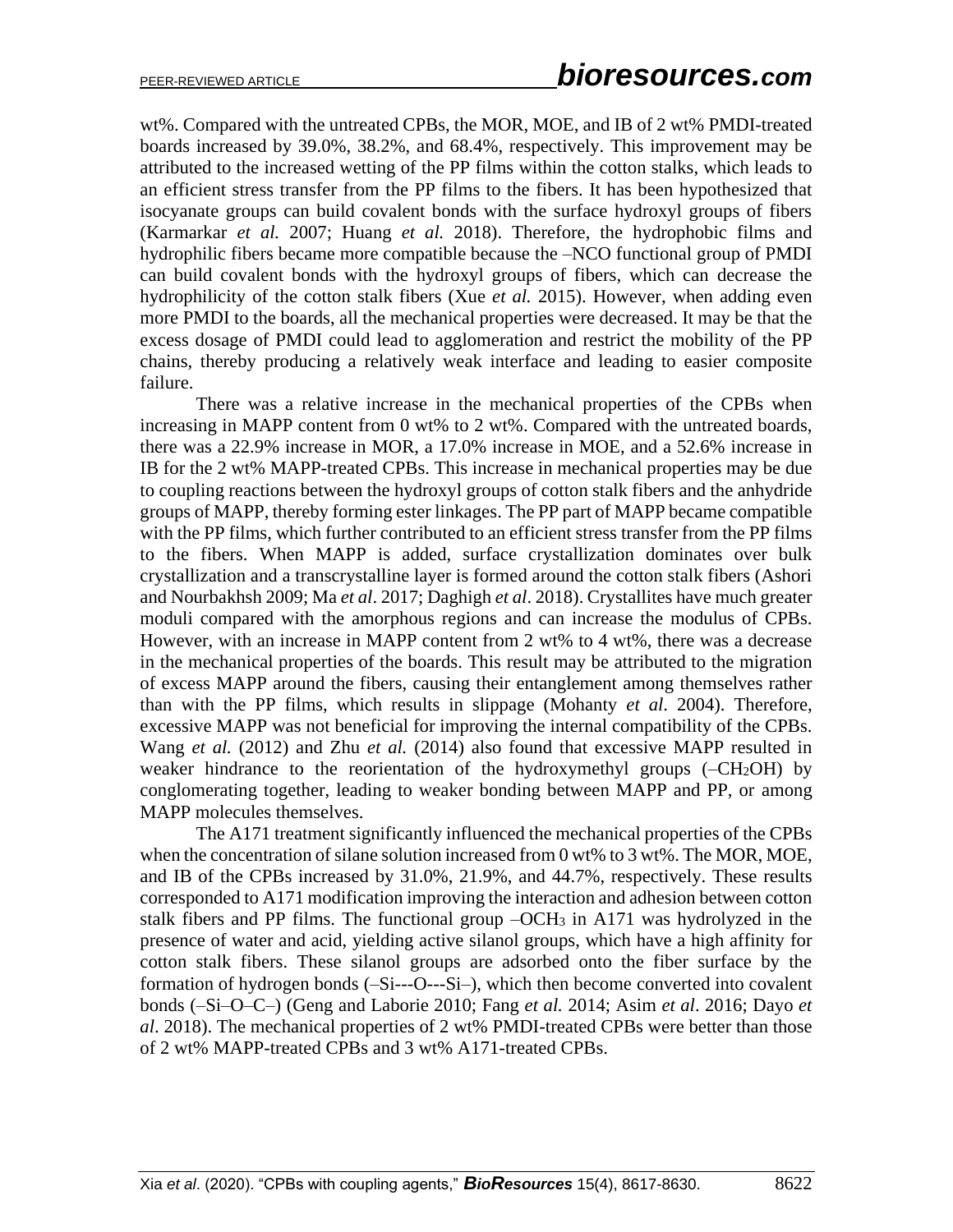

**Fig. 3.** Effects of coupling agents on the mechanical properties of CPBs

Furthermore, the mechanical properties of all the treated and non-treated CPBs were better than those of medium-density particleboards and fiberboards, while the thickness swelling needs improvement (Table 3). Compared to medium density particleboard, the MOR, MOE, and IB of 2 wt% PMDI-treated CPBs were increased by 316.0%, 116.7%, and 16.4%, respectively, while the thickness swelling was reduced by 32.1%.

| <b>Composite Name</b>           | <b>MOR</b><br>(MPa) | <b>MOE</b><br>(MPa) | IB.<br>(MPa)      | <b>Thickness</b><br>Swelling (%) | Density<br>(g/cm <sup>3</sup> ) | Sources                         |  |
|---------------------------------|---------------------|---------------------|-------------------|----------------------------------|---------------------------------|---------------------------------|--|
| Non-treated CPBs                | 49.37               | 4313.6              | 0.38              | 23.88                            | 0.7                             |                                 |  |
| 2 wt% MAPP-<br>treated CPBs     | 60.67               | 5046.9              | 0.53              | 16.10                            | 0.7                             |                                 |  |
| 2 wt% PMDI-<br>treated CPBs     | 68.64               | 5959.9              | 0.64              | 10.18                            | 0.7                             |                                 |  |
| 3 wt% A171-<br>treated CPBs     | 64.68               | 5290.0              | 0.55              | 15.23                            | 0.7                             |                                 |  |
| Medium-density<br>particleboard | 11 to<br>16.5       | 1725 to<br>2750     | $0.40$ to<br>0.55 | 8 to 15                          | $0.64$ to<br>0.8                | <b>ANSI</b><br>A208.1<br>(1999) |  |
| Medium-density<br>fiberboard    | 14 to 31            | 1400 to<br>3100     | $0.30$ to<br>1.05 | $0.5 \text{ to } 1.0$<br>10      |                                 | ANSI<br>A208.2<br>(2002)        |  |

**Table 3.** Mechanical Properties and Thickness Swelling of Various Wood-based **Composites**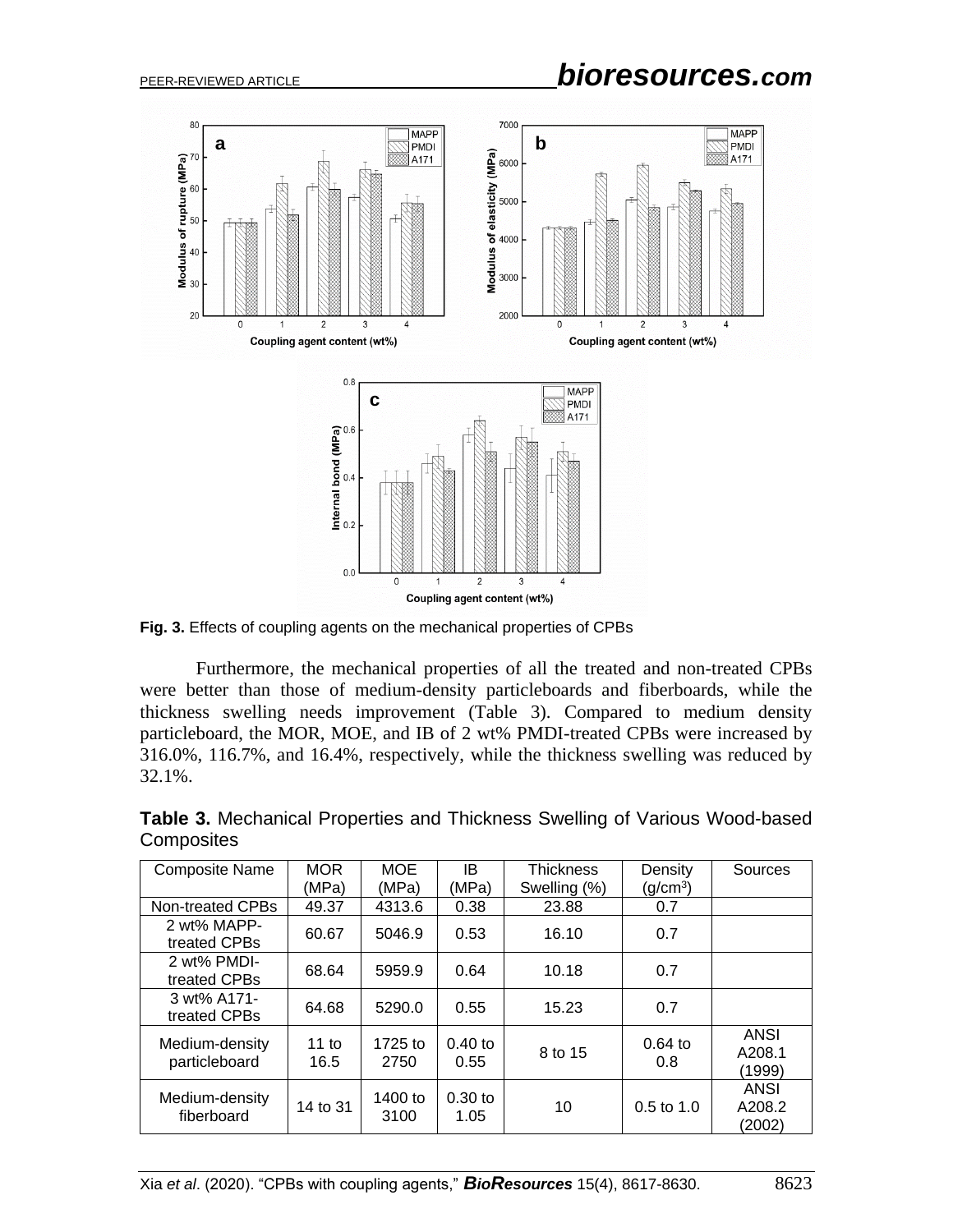## **Thickness Swelling**

The main objective of the surface treatment was to decrease the hydrophilicity of the cotton stalk fibers and establish a strong interface between the treated cotton stalk fibers and the PP films. Figure 4 depicts the effects of various coupling agent treatments on the thickness swelling of CPBs. It is evident that the treated boards showed decreased values of thickness swelling compared with the untreated boards, and the extent of decrease varied with the nature of the coupling agent treatment.



**Fig. 4.** Effects of coupling agents on thickness swelling of CPBs

The boards treated with 2 wt% PMDI showed the least thickness swelling. This improved moisture resistance can be explained by an improved fiber-film adhesion, as strong chemical bonds were formed between the interfaces of the cotton stalk fibers and the PP films. Additionally, the reactive isocyanate of PMDI could most likely react with hydroxyl groups of cotton stalk fibers to form strong interfacial adhesion *via* chemical urethane bridges (Liang *et al.* 2013; Zhang *et al.* 2015).

MAPP builds up strong chemical bonds by forming an ester linkage with the hydroxyl groups of the fibers, which helps to decrease moisture intake caused by fiber debonding, thereby promoting efficient adhesive strength. This in turn reduces the extent of water absorption. The 2 wt% MAPP-treated CPBs showed a 39.5% decrease in thickness swelling compared with the untreated boards. This result may be explained by the promoted dispersion of plastics into the cotton stalk fibers and the improved interfacial adhesion between fibers and films slowing down the water diffusion rate (Xie *et al.* 2010b). Furthermore, the decreased amount of hygroscopic hydroxyl groups in CPBs caused by esterification with anhydride groups contributed to the decreased thickness swelling (Zhou *et al.* 2013). However, CPBs with a MAPP content of 4 wt% exhibited greater thickness swelling than those modified with 2 wt% MAPP. This result may be caused by the increased amount of non-reacted maleic anhydride.

Silane modification decreased the thickness swelling of CPBs. The thickness swelling significantly decreased (from 23.88% to 15.23%) when the cotton stalks were treated with 3 wt% silane solution, compared with non-treated boards. This result could be caused by the improved interfacial adhesion of cotton stalk fibers and PP films, causing more surface area of the hygroscopic fibers to be covered by the hydrophobic PP films. Additionally, the surface nature of the cotton stalk fibers was modified from a hydrophilic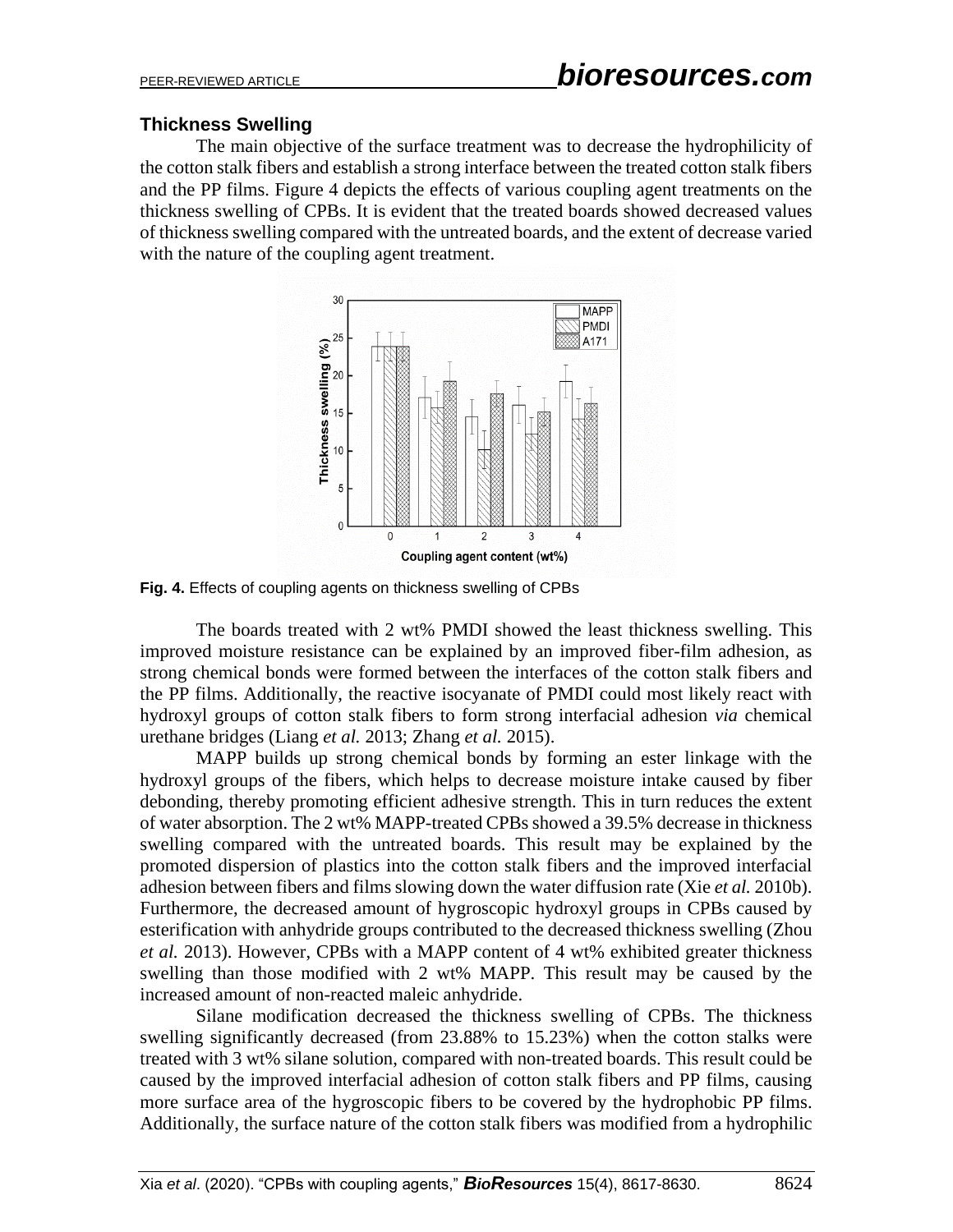to a relatively hydrophobic level by the silane treatment, as A171 is a hydrophobic coating and can enhance water resistance ability. The results of the analysis of variance (ANOVA) (Table 4) revealed that all sources of variation were highly significant.

| <b>Table 4.</b> ANOVA of Effect of Coupling Agent Content on Mechanical Properties |  |  |
|------------------------------------------------------------------------------------|--|--|
| and Thickness Swelling of CPBs                                                     |  |  |

| Coupling<br>Agents                                                                                                                                                                                                    | Variation<br>Sources | DF | <b>MOR</b> |          | <b>MOE</b>           |           | IB        |          | <b>Thickness</b><br>Swelling |          |
|-----------------------------------------------------------------------------------------------------------------------------------------------------------------------------------------------------------------------|----------------------|----|------------|----------|----------------------|-----------|-----------|----------|------------------------------|----------|
|                                                                                                                                                                                                                       |                      |    | ΜS         | F        | МS                   | F         | <b>MS</b> | F        | МS                           | F        |
| <b>MAPP</b>                                                                                                                                                                                                           | <b>Between</b>       | 4  | 65.942     | 52.938** | $2.65 \times 10^5$   | 79.426**  | 0.018     | 6.533**  | 39.212                       | 7.093**  |
|                                                                                                                                                                                                                       | groups               |    |            |          |                      |           |           |          |                              |          |
|                                                                                                                                                                                                                       | Within               | 10 | 1.246      |          | 3341.04              |           | 0.003     |          | 5.528                        |          |
|                                                                                                                                                                                                                       | groups               |    |            |          |                      |           |           |          |                              |          |
| <b>PMDI</b>                                                                                                                                                                                                           | <b>Between</b>       | 4  | 184.729    | 27.854** | $1.21 \times 10^6$   | 225.375** | 0.028     | 14.795** | 82.823                       | 15.608** |
|                                                                                                                                                                                                                       | groups               |    |            |          |                      |           |           |          |                              |          |
|                                                                                                                                                                                                                       | Within               | 10 | 6.632      |          | 5352.168             |           | 0.002     |          | 5.307                        |          |
|                                                                                                                                                                                                                       | groups               |    |            |          |                      |           |           |          |                              |          |
| A171                                                                                                                                                                                                                  | <b>Between</b>       | 4  | 114.12     | 36.702** | $4.37 \times 10^{5}$ | 263.499** | 0.013     | 7.621**  | 34.228                       | 8.192**  |
|                                                                                                                                                                                                                       | groups               |    |            |          |                      |           |           |          |                              |          |
|                                                                                                                                                                                                                       | Within               | 10 | 3.109      |          | 1658.414             |           | 0.002     |          | 4.178                        |          |
|                                                                                                                                                                                                                       | groups               |    |            |          |                      |           |           |          |                              |          |
| Notes: DF=degrees of freedom; MS=mean square.<br>$\mathbf{r}$ and $\mathbf{r}$ are all $\mathbf{r}$ and $\mathbf{r}$ are all $\mathbf{r}$ and $\mathbf{r}$ are all $\mathbf{r}$<br>$\sim$ $\sim$ $\sim$ $\sim$ $\sim$ |                      |    |            |          |                      |           |           |          |                              |          |

The *p*-values of all variation sources were 0.0001, and \*\* denotes significance at α=0.01.

Compared with the untreated boards, the PMDI-treated boards showed the best properties, especially at the dosage of 2 wt%. The boards treated with MAPP performed better than the A171-treated boards. These results may be due to the high viscosity of PMDI, making cotton stalk fibers stick together tightly. It is hypothesized that the hydrophilic cotton stalk fibers and hydrophobic PP films become more compatible due to the isocyanate groups of PMDI building covalent bonds with the hydroxyl groups of cotton stalk fibers, which can reduce the hydrophilicity of cotton stalk fibers (Xue *et al.* 2015). MAPP molecules have both polar groups and non-polar groups, which can change the interfacial compatibility between cotton stalk fibers and PP films. However, the reactions among the cotton stalk fibers, MAPP, and PP films were slow, since no catalysts were used in this study. The A171 improved the properties of CPBs through improved bonding at the fiber-film interface.

## **Morphological Structure**

The interfacial properties of CPBs were investigated by SEM. Figure 5 shows the fractured surfaces of the various surface-treated and untreated CPBs. The SEM observations indicated that there was a considerable difference between the fiber-film interfaces of the treated and untreated boards (Mohanty and Nayak 2004; Jayamani *et al*. 2016).

Examining the untreated and A171-treated CPBs (Fig. 5a and 5d), many fiber pullouts and wide gaps between the fibers and PP were visible, which confirmed the poor interfacial adhesion and poor dispersion characteristics of the untreated fibers. However, the MAPP-treated fibers (Fig. 5b) exhibited better dispersion within the matrix in comparison to the untreated boards, which can be further correlated with the improved mechanical properties of these CPBs. After modification with 2 wt% MAPP, the compatibility between the fibers and films was improved, and the interfacial boundary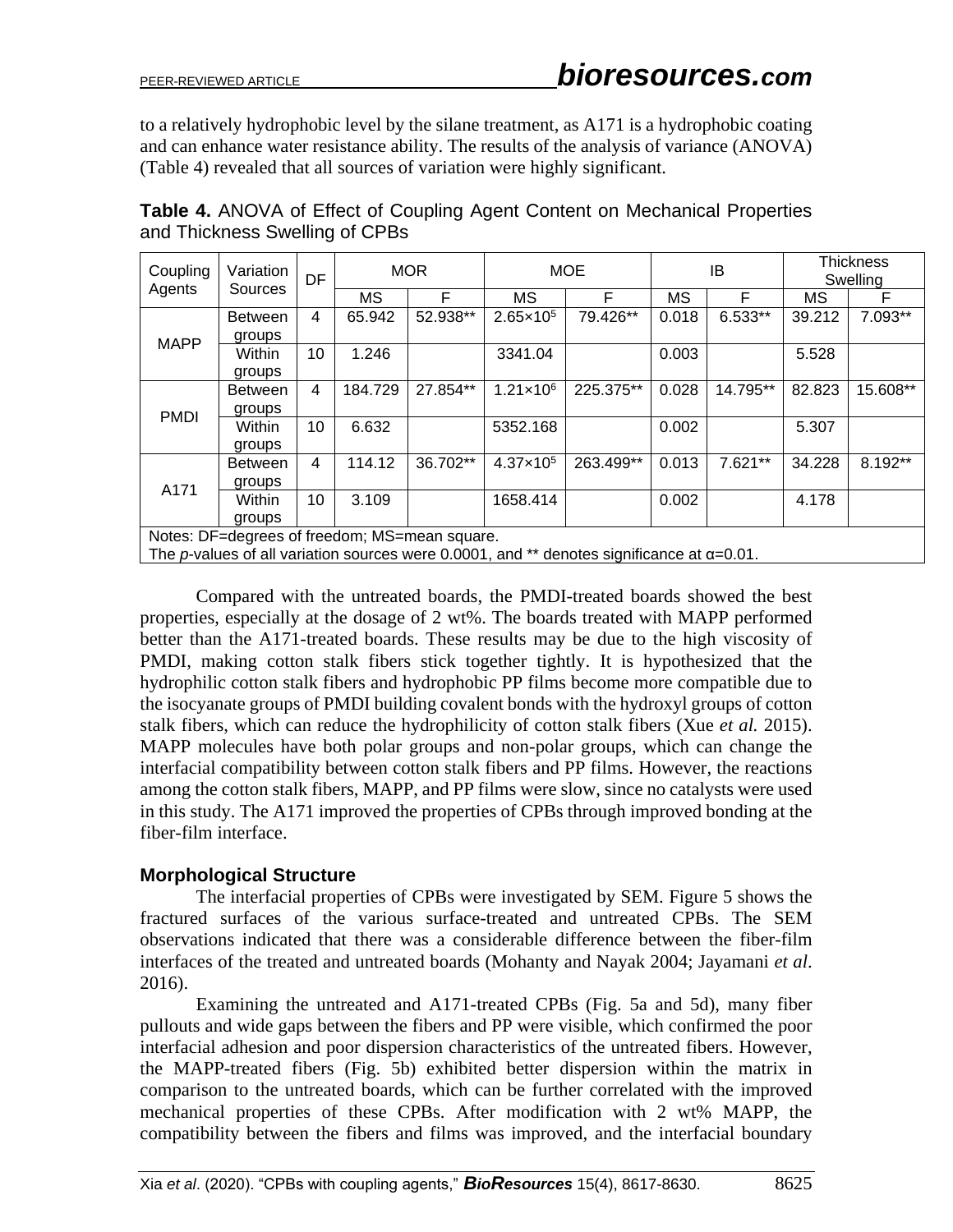became indistinct. This result further confirmed that optimal MAPP content can improve the interfacial compatibility of CPBs.

Similarly, the micrographs of the PMDI-treated composites (Fig. 5c) showed efficient fiber-film adhesion, as observed from the decrease of fiber pullouts and gaps between the fibers and PP, as well as the good dispersion of the films into the fibers. The efficiency of PMDI modification from a morphological viewpoint can be further corroborated by mechanical findings.



**Fig. 5.** Scanning electron micrographs of CPBs: (a) untreated, (b) 2 wt% MAPP-treated, (c) 2 wt% PMDI-treated, and (d) 3 wt% A171-treated

# **CONCLUSIONS**

- 1. Cotton stalk–polypropylene film boards were surface-treated with three different kinds of coupling agents and were fabricated by hot pressing. The mechanical and physical tests revealed that the modulus of rupture (MOR), modulus of elasticity (MOE), internal bond (IB) strength, and thickness swelling values of the boards were significantly improved by the modification of polymeric methyl diphenyl diisocyanate (PMDI), to a greater extent than with MAPP or A171. The boards treated with 2 wt% PMDI exhibited optimum properties, with a 39.0% increase in MOR, a 38.2% increase in MOE, a 68.4% increase in IB, and a 57.4% decrease in thickness swelling compared with untreated boards.
- 2. The mechanical properties of the coupling agent-treated cotton stalk–polypropylene film boards (CPBs) were better than those of medium-density particleboards and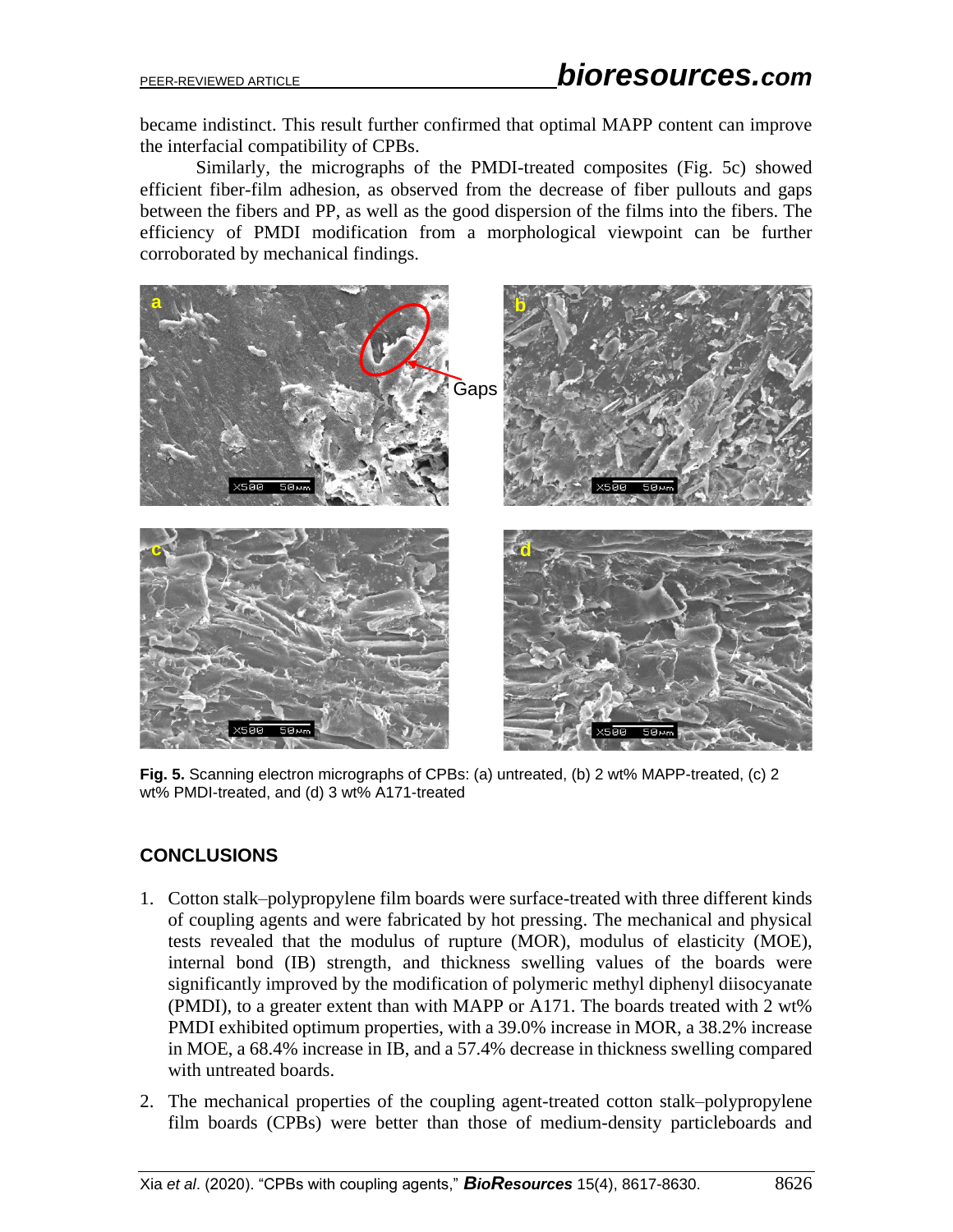fiberboards, but the thickness swelling needs further improvement. Compared to medium density particleboard, the MOR, MOE, and IB of 2 wt% PMDI-treated CPBs were increased by 316.0%, 116.7%, and 16.4%, respectively, while the thickness swelling was reduced by 32.1%.

- 3. The morphology analysis of the interfacial region confirmed efficient interfacial adhesion in the coupling agent-treated boards, which was further corroborated by mechanical findings. Compared to untreated boards, the 2 wt% PMDI-treated boards showed efficient fiber-film adhesion.
- 4. Polypropylene films could effectively reinforce cotton stalks to fabricate oriented boards with the optimal type and content of coupling agent.

# **ACKNOWLEDGMENTS**

The authors appreciate the financial support from the Education Department of Henan Province (Grant No. 18B550011) and Xinyang Agriculture and Forestry University (Grant No. 201601010).

# **REFERENCES CITED**

- Abdul Khalil, H. P. S., Tehrani, M. A., Davoudpour, Y., Bhat, A. H., Jawaid, M., and Hassan, A. (2013). "Natural fiber reinforced poly(vinyl chloride) composites: A review," *J. Reinf. Plast. Comp.* 32(5), 330-356. DOI: 10.1177/0731684412458553
- ANSI A208.1 (1999). "Particleboard," American National Standards Institute, New York, NY, USA.
- ANSI A208.2 (2002). "Medium density fiberboard (MDF) for interior applications," American National Standards Institute, New York, NY, USA.
- Ashori, A., and Nourbakhsh, A. (2009). "Polypropylene cellulose-based composites: The effect of bagasse reinforcement and polybutadiene isocyanate treatment on the mechanical properties," *J. Appl. Polym. Sci.* 111(4), 1684-1689. DOI: 10.1002/app.29189
- Asim, M., Jawaid, M., Abdan, K., and Ishak, M. R. (2016). "Effect of alkali and silane treatments on mechanical and fibre-matrix bond strength of kenaf and pineapple leaf fibres," *J. Bionic Eng.* 13(3), 426-435. DOI: 10.1016/s1672-6529(16)60315-3
- Askanian, H., Verney, V., Commereuc, S., Guyonnet, R., and Massardier, V. (2015). "Wood polypropylene composites prepared by thermally modified fibers at two extrusion speeds: Mechanical and viscoelastic properties," *Holzforschung* 69(3), 313- 319. DOI: 10.1515/hf-2014-0031
- Aydemir, D., Kiziltas, A., Kiziltas, E. E., Gardner, D. J., and Gunduz, G. (2015). "Heat treated wood–nylon 6 composites," *Compos. Part B-Eng.* 68, 414-423. DOI: 10.1016/j.compositesb.2014.08.040
- Ben Mbarek, T., Robert, L., Sammouda, H., Charrier, B., Orteu, J.-J., and Hugot, F. (2013). "Effect of acetylation and additive on the tensile properties of wood fiber– high-density polyethylene composite," *J. Reinf. Plast. Comp.* 32(21), 1646-1655. DOI: 10.1177/0731684413505256

Daghigh, V., Lacy, Jr., T. E., Pittman, Jr., C. U., and Daghigh, H. (2018). "Influence of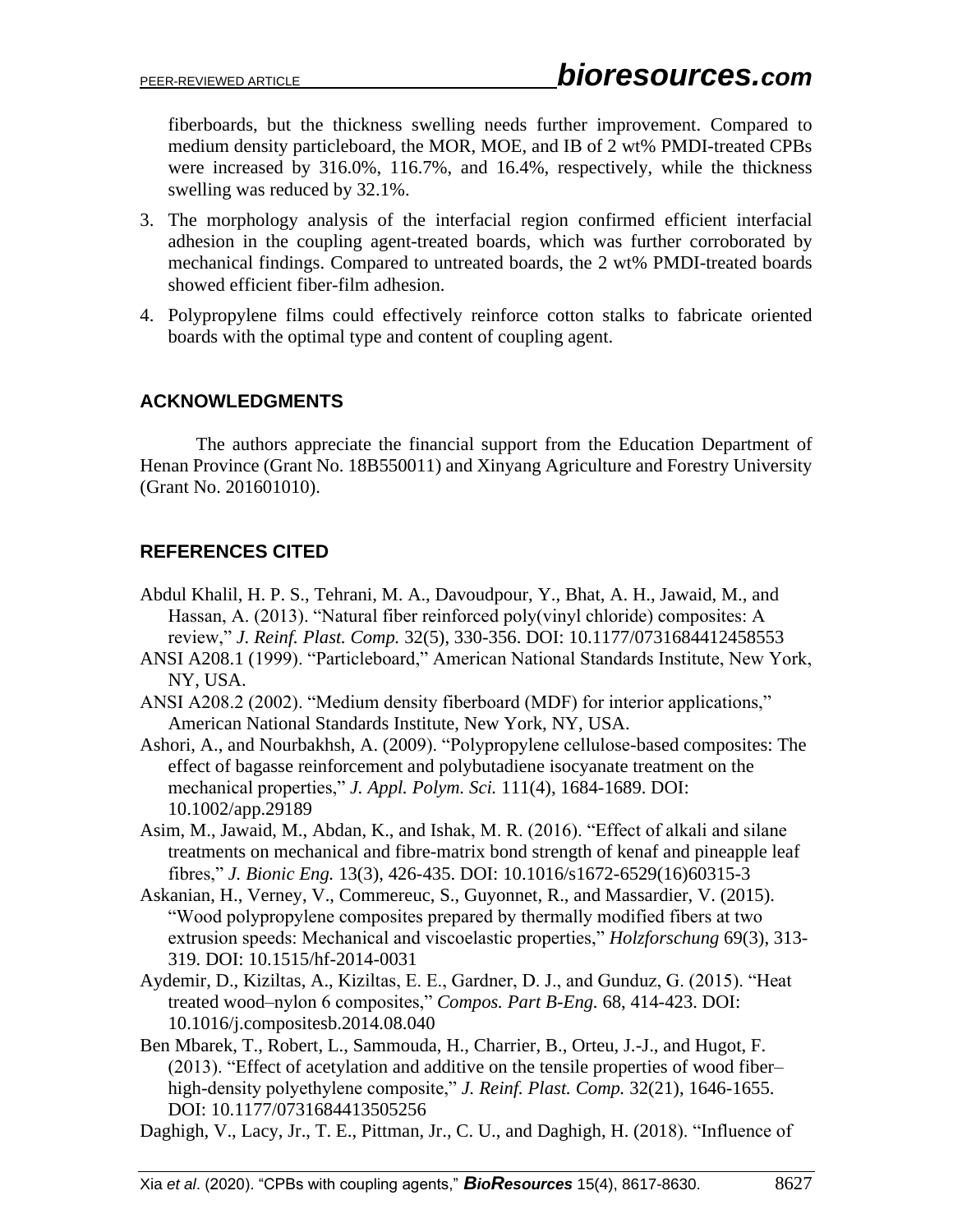maleated polypropylene coupling agent on mechanical and thermal behavior of latania fiber-reinforced PP/EPDM composites," *Polym. Composite*. 39(53), E1751- E1759. DOI: 10.1002/pc.24752

- Dayo, A. Q., Zegaoui, A., Nizamani, A. A., Kiran, S., Wang, J., Derradji, M., Cai, W.-a., and Liu, W.-b. (2018). "The influence of different chemical treatments on the hemp fiber/polybenzoxazine based green composites: Mechanical, thermal and water absorption properties," *Mater. Chem. Phys.* 217, 270-277. DOI: 10.1016/j.matchemphys.2018.06.040
- Fang, L., Chang, L., Guo, W.-j., Chen, Y., and Wang, Z. (2014). "Influence of silane surface modification of veneer on interfacial adhesion of wood–plastic plywood," *Appl. Surf. Sci.* 288, 682-689. DOI: 10.1016/j.apsusc.2013.10.098
- GB/T 17657 (2013). "Test methods of evaluating the properties of wood-based panels and surface decorated wood-based panels," Standardization Administration of the People's Republic of China, Beijing, China.
- Geng, Y., and Laborie, M.-P. G. (2010). "The impact of silane chemistry conditions on the properties of wood plastic composites with low density polyethylene and high wood content," *Polym. Composite.* 31(5), 897-905. DOI: 10.1002/pc.20873
- Homkhiew, C., Ratanawilai, T., and Thongruang, W. (2015). "Composites from recycled polypropylene and rubberwood flour: Effects of composition on mechanical properties," *J. Thermoplast. Compos.* 28(2), 179-194. DOI: 10.1177/0892705712475019
- Huang, C.-W., Yang, T.-C., Hung, K.-C., Xu, J.-W., and Wu, J.-H. (2018). "The effect of maleated polypropylene on the non-isothermal crystallization kinetics of wood fiberreinforced polypropylene composites," *Polymers-Basel* 10(4). DOI: 10.3390/polym10040382
- Jariwala, H., and Jain, P. (2019). "A review on mechanical behavior of natural fiber reinforced polymer composites and its applications," *J. Reinf. Plast. Comp.* 38(10), 441-453. DOI: 10.1177/0731684419828524
- Jayamani, E., Hamdan, S., Bin Bakri, M. K., Heng, S. K., Rahman, M. R., and Kakar, A. (2016). "Analysis of natural fiber polymer composites: Effects of alkaline treatment on sound absorption," *J. Reinf. Plast. Comp*. 35(9), 703-711. DOI: 10.1177/0731684415620046
- Jin, X., Zhang, X., Xu, C., and Nie, S. (2019). "Effect of bamboo fibers with different coupling agents on the properties of poly(hydroxybutyrate-co-valerate) biocomposites," *J. Appl. Polym. Sci.* 136(20). DOI: 10.1002/app.47533
- Kalia, S., Kaith, B. S., and Kaur, I. (2009). "Pretreatments of natural fibers and their application as reinforcing material in polymer composites—A review," *Polym. Eng. Sci.* 49(7), 1253-1272. DOI: 10.1002/pen.21328
- Karmarkar, A., Chauhan, S. S., Modak, J. M., and Chanda, M. (2007). "Mechanical properties of wood–fiber reinforced polypropylene composites: Effect of a novel compatibilizer with isocyanate functional group," *Compos. Part A-Appl. S.* 38(2), 227-233. DOI: 10.1016/j.compositesa.2006.05.005
- Kumar, V., Tyagi, L., and Sinha, S. (2011). "Wood flour–reinforced plastic composites: A review," *Rev. Chem. Eng.* 27(5-6), 253-264. DOI: 10.1515/revce.2011.006
- Liang, K., Gao, Q., and Shi, S.Q. (2013). "Kenaf fiber/soy protein based biocomposites modified with poly(carboxylic acid) resin," *J. Appl. Polym. Sci.* 128(2), 1213-1218. DOI: 10.1002/app.38330
- Ma, L., He, L. J., and Shao, S. Y. (2017). "Study on effect of surface treating method on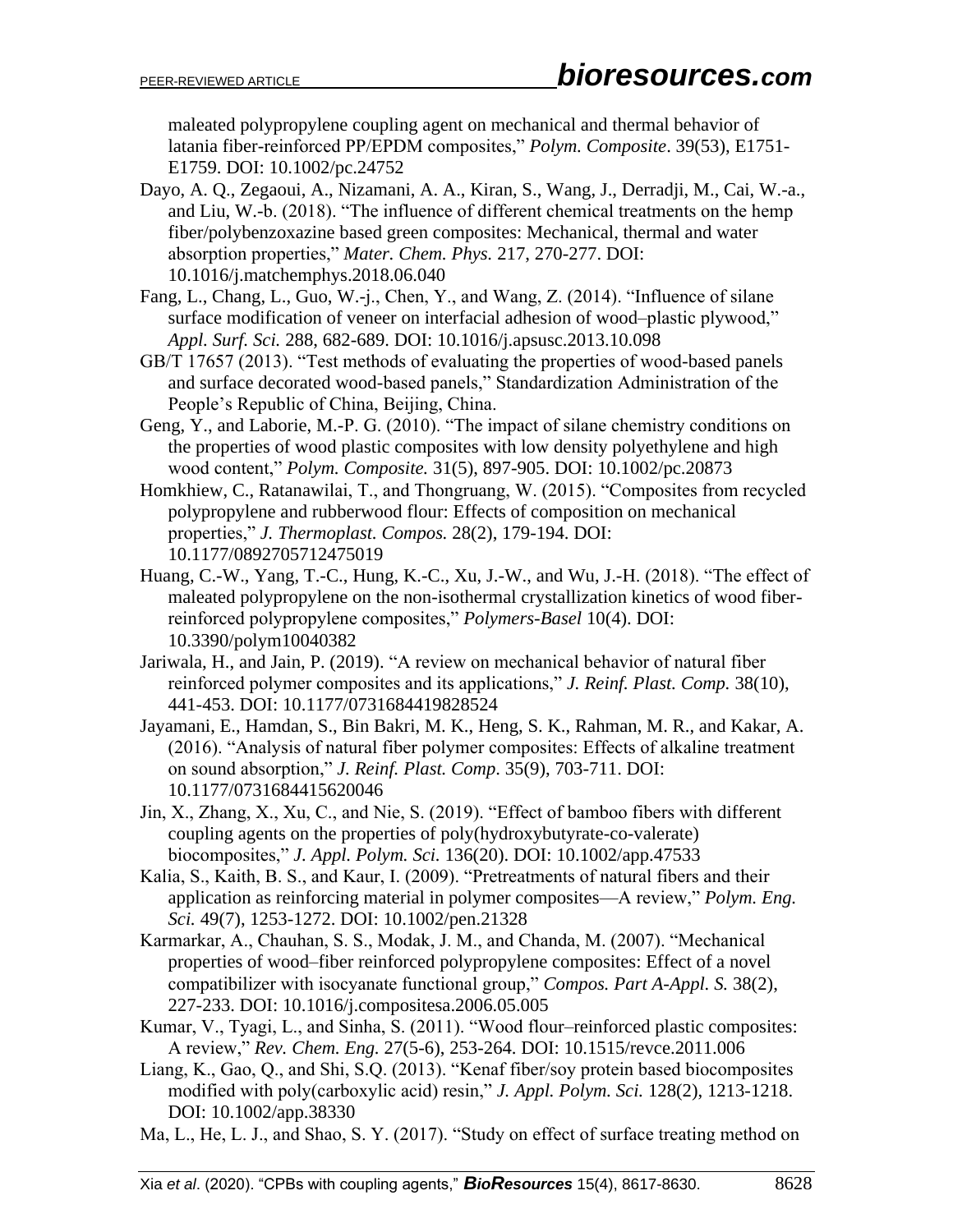mechanical behavior of three plant fiber reinforced polypropylene composites," *Polym. Polym. Compos.* 25(1), 93-102. DOI: 10.1177/096739111702500113

- Mohanty, S., Nayak, S. K., Verma, S. K., and Tripathy, S. S. (2004). "Effect of MAPP as coupling agent on the performance of sisal–PP composites," *J. Reinf. Plast. Comp.* 23(18), 2047-2063. DOI: 10.1177/0731684404041711
- Naghmouchi, I., Espinach, F. X., Mutjé, P., and Boufi, S. (2015). "Polypropylene composites based on lignocellulosic fillers: How the filler morphology affects the composite properties," *Mater. Design* 65, 454-461. DOI: 10.1016/j.matdes.2014.09.047
- Ou, R., Wang, Q., Wolcott, M. P., Sui, S., Xie, Y., and Song, Y. (2014). "Effects of chemical modification of wood flour on the rheological properties of high-density polyethylene blends," *J. Appl. Polym. Sci.* 131(23). DOI: 10.1002/app.41200
- Pisanu, L., Barbosa, J., Souza, R., and Nascimento, M. (2019). "Evaluating the influence of coupling agents in the structural properties of polypropylene coconut fiber composites," *Mater. Res. Express.* 6(11). DOI: 10.1088/2053-1591/ab4626
- Poletto, M., and Zattera, A. J. (2017). "Mechanical and dynamic mechanical properties of polystyrene composites reinforced with cellulose fibers: Coupling agent effect," *J. Thermoplast. Compos.* 30(9), 1242-1254. DOI: 10.1177/0892705715619967
- Qi, C., Guo, K., and Liu, Y. (2012). "Preparation and properties of cotton stalk bundles and high-density polyethylene composites using hot-press molding," *J. Reinf. Plast. Comp.* 31(15), 1017-1024. DOI: 10.1177/0731684411435726
- Sobczak, L., Brüggemann, O., and Putz, R. F. (2013). "Polyolefin composites with natural fibers and wood-modification of the fiber/filler–matrix interaction," *J. Appl. Polym. Sci.* 127(1), 1-17. DOI: 10.1002/app.36935
- Tanasă, F., Zănoagă, M., Teacă, C.-A., Nechifor, M., and Shahzad, A. (2020). "Modified hemp fibers intended for fiber-reinforced polymer composites used in structural applications—A review. I. Methods of modification," *Polym. Composite.* 41(1), 5-31. DOI: 10.1002/pc.25354
- Verma, D., and Jain, S. (2017). "Effect of natural fibers surface treatment and their reinforcement in thermo- plastic polymer composites: A review," *Curr. Org. Synth.* 14(2), 186-199. DOI: 10.2174/1570179413666160921114114
- Wang, H., Memon, H., Hassan, E. A. M., Miah, M. S., and Ali, M. A. (2019). "Effect of jute fiber modification on mechanical properties of jute fiber composite," *Materials* 12(8). DOI: 10.3390/ma12081226
- Wang, Y., Cao, J., Zhu, L., and Zhao, G. (2012). "Interfacial compatibility of wood flour/polypropylene composites by stress relaxation method," *J. Appl. Polym. Sci.* 126(51), E89-E95. DOI: 10.1002/app.36682
- Xie, Y., Hill, C. A. S., Xiao, Z., Militz, H., and Mai, C. (2010a). "Silane coupling agents used for natural fiber/polymer composites: A review," *Compos. Part A-Appl. S.* 41(7), 806-819. DOI: 10.1016/j.compositesa.2010.03.005
- Xie, Y., Xiao, Z., Grüneberg, T., Militz, H., Hill, C. A. S., Steuernagel, L., and Mai, C. (2010b). "Effects of chemical modification of wood particles with glutaraldehyde and 1,3-dimethylol-4,5-dihydroxyethyleneurea on properties of the resulting polypropylene composites," *Compos. Sci. Technol.* 70(13), 2003-2011. DOI: 10.1016/j.compscitech.2010.07.024
- Xue, D., Lei, W., Deng, Y., Jing, L., and Liu, Q. (2015). "Effect of interface modification on mechanical and thermal properties of high-density polyethylene/silvergrass composites," *J. Thermoplast. Compos.* 28(1), 128-141. DOI: